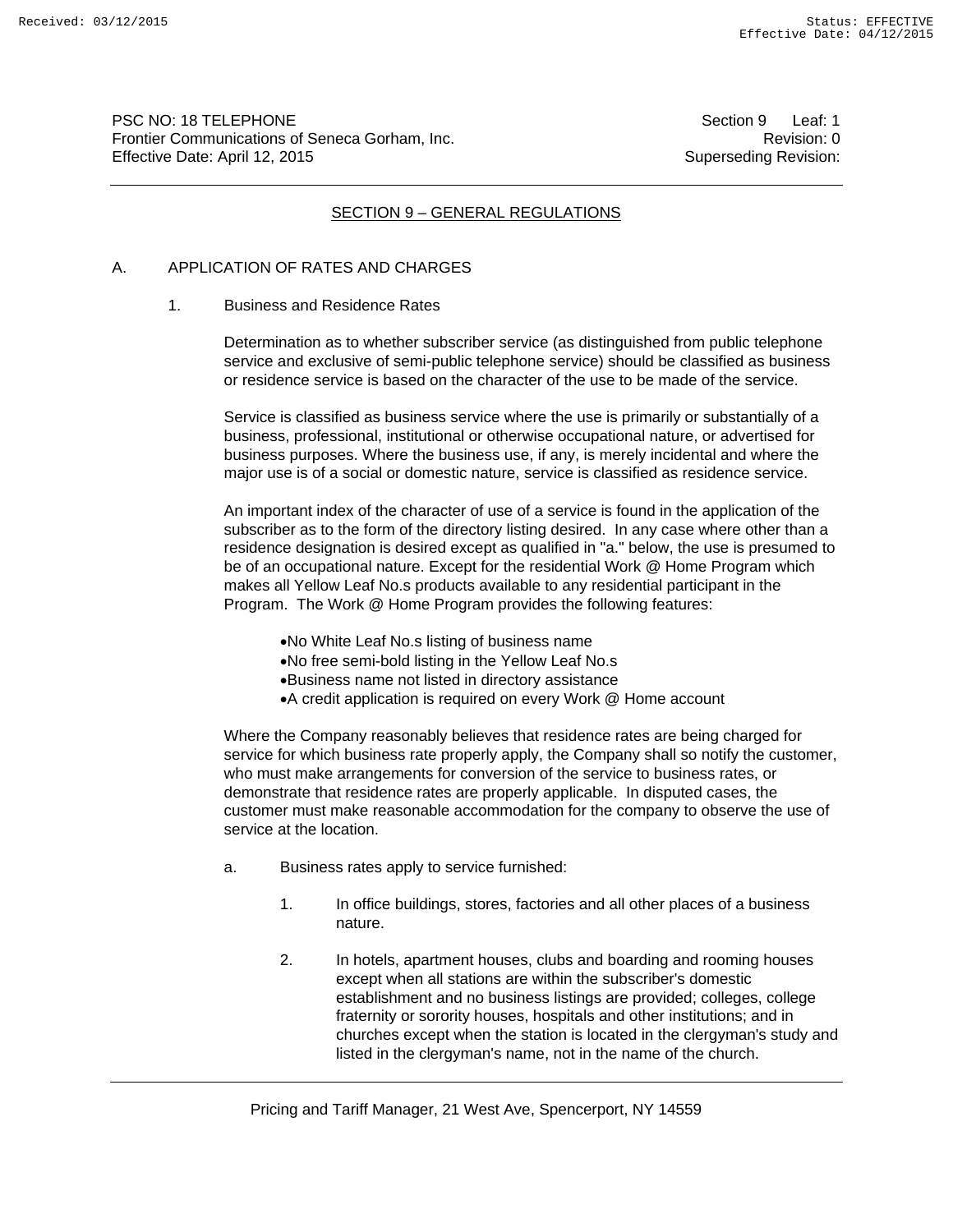PSC NO: 18 TELEPHONE Section 9 Leaf: 2 Frontier Communications of Seneca Gorham, Inc. **Revision: 0** Revision: 0 Effective Date: April 12, 2015 Superseding Revision:

# SECTION 9 – GENERAL REGULATIONS

#### A. APPLICATION OF RATES AND CHARGES (Continued)

- 1. Business and Residence Rates (Continued)
	- a. Business rates apply to service furnished: (Continued)
		- 3. At any location when the listing, public advertising, or display of a business sign indicates a business, profession or office except as otherwise provided in this catalog.
		- 4. At any location where the service includes an extension, which is at a location where business rates apply unless, the extension is restricted to incoming calls.
		- 5. At any location where the substantial use of the service is occupational rather than domestic.
		- 6. At any location where the customer resells or shares exchange service.
		- 7. Public Access Line Service. This service is classified as a business service regardless of the location.
		- 8. At any location where zoning does not permit residential use.
	- b. Consideration for Business Rates

Business rates apply to service provided at any location used for business purposes. In determining whether a location is used for business purpose the Company may consider, among all item in (a) above and the following

- 1. The number of telephone lines servicing the location.
- 2. The type(s) of service(s) provided to the location.
- 3. The activities conducted at the location, as observed by or disclosed to Company employees.
- 4. The type and quantity of telephone equipment used at the location.
- 5. Employment information provided by the customer or applicant for service.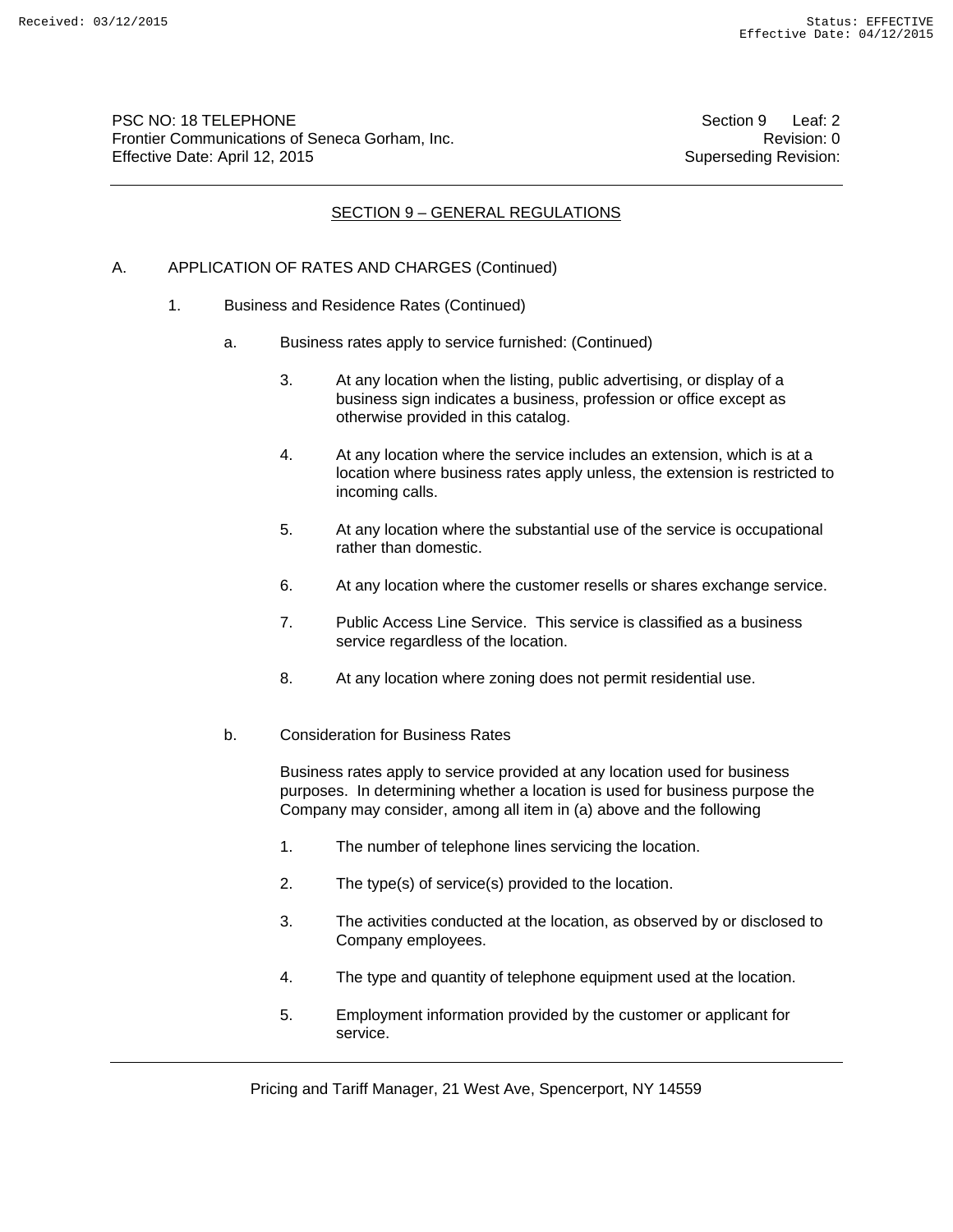PSC NO: 18 TELEPHONE Section 9 Leaf: 3 Frontier Communications of Seneca Gorham, Inc. **Revision: 0** Revision: 0 Effective Date: April 12, 2015 Superseding Revision:

#### SECTION 9 – GENERAL REGULATIONS

# A. APPLICATION OF RATES AND CHARGES (Continued)

- 1. Business and Residence Rates (Continued)
	- c. Residence rates apply at the following locations:
		- 1. In private residences or residential apartments of hotels and apartment houses for domestic use and not for substantial occupational use.
		- 2. For service provided to individual members of clergy at a church when business service is already established at the church and the purpose of the residential service is for personal use.
		- 3. In college fraternity or sorority houses, convents and monasteries for domestic, rather than occupational, use in residential quarters.
		- 4. To the residential portion of a location used for both residence and business purposes, where the use of the service is for domestic purposes and where the business use, if any, is occasional.
	- d. Residence rates do not apply to service furnished:
		- 1. In residential locations if the listing indicates a business or profession, except as otherwise provided by this catalog.
		- 2. In residential locations if there is an extension line from the residential location to a business location unless the extension line is limited to incoming calls.
- 2. Flat Rate Service and Message Rate Service on Same Premises Flat rate service and message rate service will not be furnished on the same premises except as follows:
	- a. Flat rate service for the exclusive use of the subscriber may be furnished to a subscriber to semi-public service or to a hotel, apartment house, club or hospital that subscribes to message rate service for the use of its guests, tenants, patrons or patients.
	- b. Flat rate service and message rate service may be furnished on the same premises only where the services are furnished from different exchanges.
	- c. Flat rate service for the exclusive use of the subscriber may be furnished to a reseller of service that subscribes to message rate or measured service for resale to its customers.